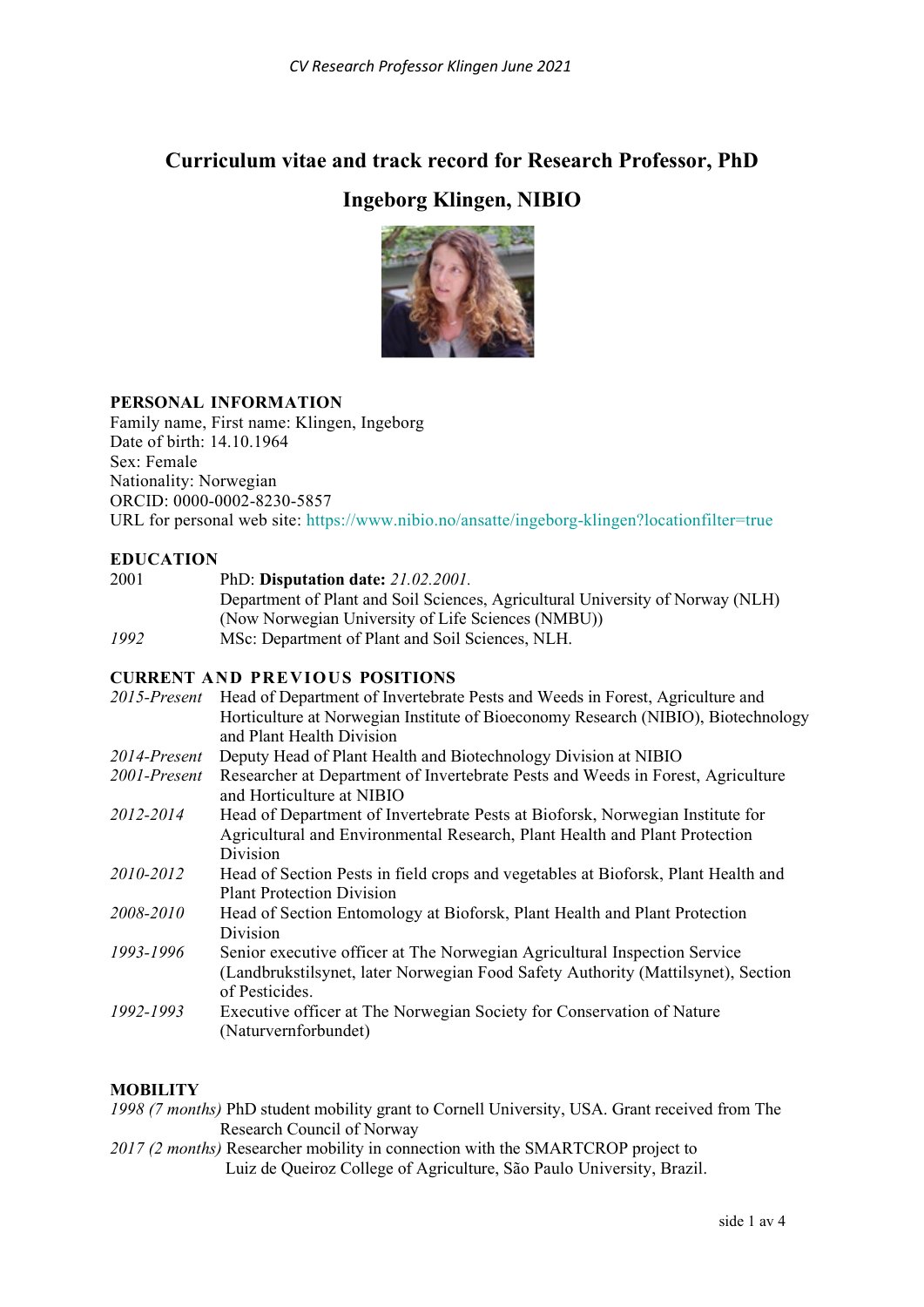# **SUPERVISION OF GRADUATE STUDENTS AND RESEARCH FELLOWS** 2000-Present I have been the supervisor/ co-supervisor of 2 Post Docs, 8 PhD s

*2000-Present* I have been the supervisor/ co-supervisor of **2 Post Docs**, **8 PhD students, 14 MSc students, and several BSc and exchange students**. Students have mainly been connected to NMBU (Norway) and São Paulo University (Brazil), but also to University of Copenhagen (Denmark), La Universidad Central "Marta Abreu" de Las Villas (Cuba) and National Superior School of Agronomy and Food Industries (France). See my CV at NIBIO for more details

# **TEACHING ACTIVITIES**

NIBIO, where I have been employed during my research career, is subject to the Ministry of Agriculture and Food as an administrative agency with special authorization and its own supervisory board. NIBIO has no teaching obligations but agreements with several universities and students connected to our projects.

*1998 (6 month)* Teaching Assistance in Invertebrate pathology at Cornell University, USA

Giving Laboratory lessons in Invertebrate pathology at NMBU, Norway

## **ORGANISATION OF SCIENTIFIC MEETINGS AND WORKSHOPS**

| 2007 | Organizing and teaching at the Workshop "Collection, handling and identification   |
|------|------------------------------------------------------------------------------------|
|      | of insect and mite pathogenic fungi in annual and perennial crops" at The National |
|      | Agricultural University in Managua (Nicaragua)                                     |
| 2007 | Organizing the Workshop Agriculture, forestry aquaculture and environmental        |
|      | collaboration between Norwegian R&D institutions at Campus Ås and Latin            |
|      | American R&D institutions -Experiences and possibilities                           |
| 2005 | Organizing the Workshop "Agro-environmental cooperation between European           |
|      | organizations, CATIE and other institutions in tropical Latin America: Experiences |
|      | and opportunities" at The Norwegian Institute for Agricultural and Environmental   |
|      | Research, Plant Health and Protection Division.                                    |
| 2004 | Co-organizer of The $37th$ Annual Meeting of the Society of Invertebrate Pathology |
|      | in Helsinki, Finland.                                                              |

# **INSTITUTIONAL RESPONSIBILITIES**

| 2017-Present | Deputy board member Faculty of Biosciences at NMBU                            |
|--------------|-------------------------------------------------------------------------------|
| 2014-2016    | Board member Institute of Plant Sciences at NMBU                              |
| 2014-2016    | Board member Vitenparken Campus Ås ("The Science Park Campus Ås")             |
| 2007-2014    | Member of the Norwegian Scientific Committee for Food Safety (VKM) doing risk |
|              | assessment connected to approval of pesticides in Norway                      |
| 2010-2012    | Board member Bioforsk, Norwegian Institute for Agricultural and Environmental |
|              | Research                                                                      |

#### **COMMISSIONS OF TRUST**

| 2010-2012    | Secretary/ Treasurer for the Fungi Division in The Society of Invertebrate Pathology |
|--------------|--------------------------------------------------------------------------------------|
| 2012-2014    | Chair Elect for the Fungi Division in The Society of Invertebrate Pathology          |
| 2014-2016    | Chair for the Fungi Division in The Society of Invertebrate Pathology                |
| 2015-Present | Censor Det Jordbrugsvidenskabelige Censorkorps, University of Copenhagen,            |
|              | Denmark                                                                              |

#### **MEMBERSHIPS OF SCIENTIFIC SOCIETIES**

*1999-Present* Member of The Society of Invertebrate Pathology

## **MAJOR COLLABORATIONS**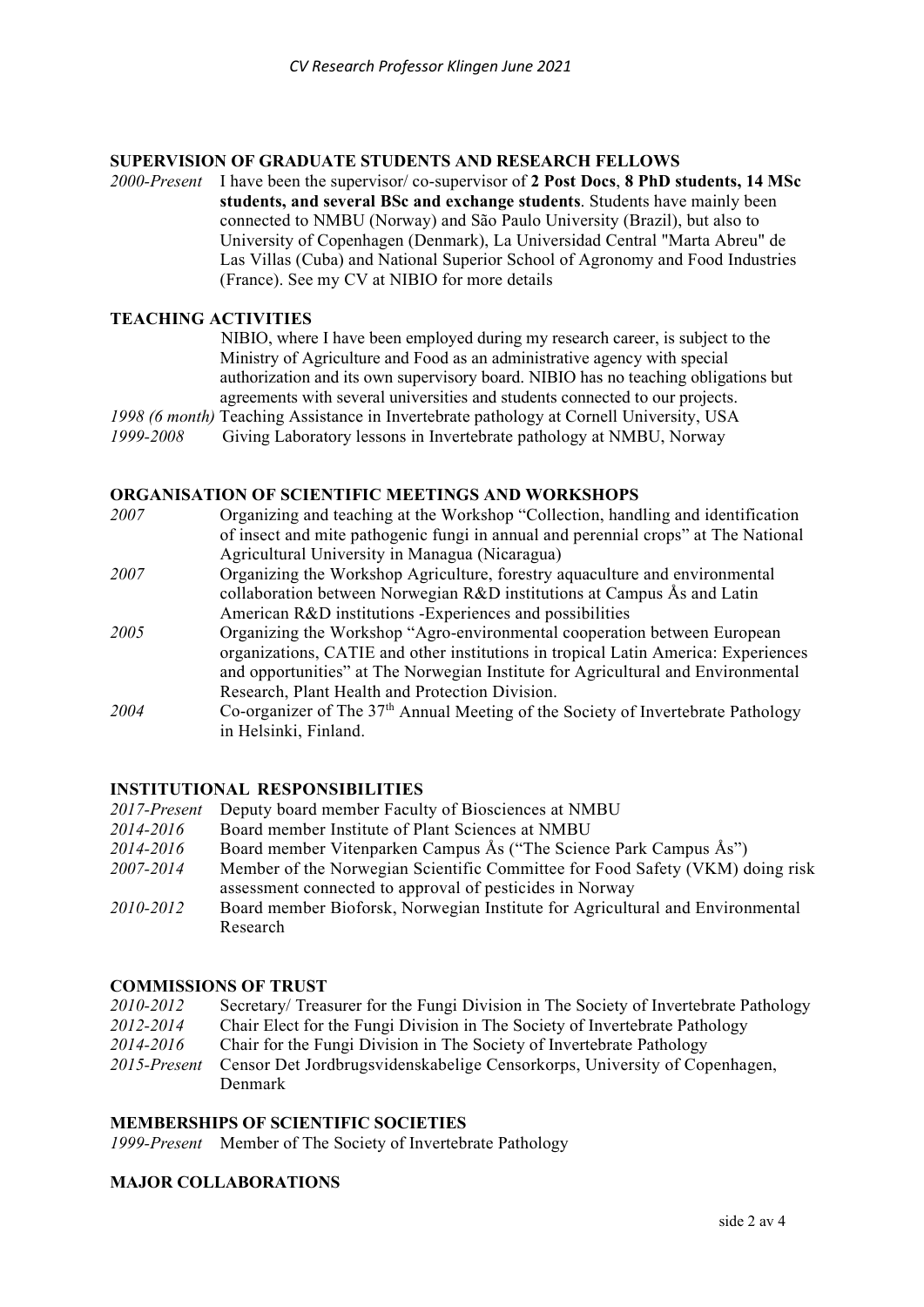International: Agricultural Faculty (ESALQ) of University of São Paulo University (USP) in Brazil (Prof Italo Delalibera Jr and his group, Prof Gilberto De Moraes and his group and lately Prof José Mauricio Simões Bento and his group). University of Copenhagen (Prof Jørgen Eilenberg and Dr Nicolai Vitt Meyling et al), Cornell University (Prof Ann Hajek and her group). La Universidad Central "Marta Abreu" de Las Villas (Cuba, Dr Yordanys Ramos Gonzales et al), Biorationale (UK, Dr Roma Gwynn), Research Institute for Sustainable Humanosphere (RISH), Kyoto University (Japan, Dr Aya Yanagawa,), Maynooth University (Ireland, Dr Rafael De Andrade Moral). Most of the projects I have been leading has involved an extensive group of international collaborators. SMARTCROP, with 11 international partners, is one example. National collaboration: NMBU (e.g. Dr Richard Meadow, Prof Arne Stensvand), Institute of Marin Research (Dr Eric Jan Lock et al), University of Oslo (Prof Atle Mysterud et al), NTNU (Prof Atle Bones et al).

#### **Track record**

43 per-reviewed international journal papers 5 book chapters (3 international (per-reviewed) and 2 national) Ca 70+ publications at various international scientific meetings Ca 20+ publications at various national meetings Ca 25+ publications in grower´s journals, the web etc. Ca 25+ national technical reports

H-Index: 16. Stations: 1223

# *Selected publications from the last 10 years*

2. Asalf, B., Trandem, N., Stensvand, A., Wekesa, V.W., de Moraes, G.J., **Klingen, I.,** 2012. Influence of sulfur, powdery mildew, and the predatory mite *Phytoseiulus persimilis* on twospotted spider mite in strawberry. Biological Control 61: 121–127.

3. de Castro, T.R., Wekesa, V.W., Moral, R. De A., Borges Demétrio, C.G.B., Delalibera Jr., I., **Klingen, I**., 2013. The effects of photoperiod and light intensity on the sporulation of Brazilian and Norwegian isolates of *Neozygites floridana*. Journal of Invertebrate Pathology 114: 230–233.

4. **Klingen, I.**, Westrum, K., Meyling, N.V., 2014. Effect of Norwegian entomopathogenic fungal isolates against Otiorhynchus sulcatus larvae at low temperatures and persistence in strawberry rhizospheres. Biological Control 81: 1-7.

5. Trandem, N., Bhattarai, U.R., Westrum, K., Knudsen, G.K., **Klingen, I.,** 2015. Fatal attraction: Male spider mites prefer females killed by the mite-pathogenic fungus *Neozygites floridana*. Journal of Invertebrate Pathology 128: 6-13.

6. de Castro, T.R., Roggia, S., Wekesa, V.W., de Andrade Moral, R., Demétrio, C.G.B., Delalibera Jr., **I., Klingen**, I., 2016. The effect of synthetic pesticides and sulfur used in conventional and organically grown strawberry and soybean on *Neozygites floridana*, a natural enemy of spider mites. Pest Management Science 72: 1752-1757.

7. Ramos, Y.G., Gómez, J.R., **Klingen, I**., 2017. Seeding dates and cultivars effects on stink bugs population and damage on common bean *Phaseolus vulgaris* L. Neotropical Entomology 46: 701-710.

8. **Klingen, I**., van Duijvendijk, G., 2016. Biological control of the tick *Ixodes ricinus* by pathogens and invertebrates. In: Ecology and prevention of *Lyme borreliosis* Ecology and Control of Vectorborne diseases, Volume 4. Wageningen Academic Publishers Braks, M.A.H., van Wieren, S.E., Takken, W., Sprong, H. (Eds.). Pp 279 – 293. DOI: http://dx.doi.org/10.3920/978-90-8686-838-4\_20.

9. Esteca, F.C.N., Rodrigues, L.R., de Moraes, G.J., Delalibera Jr., I., **Klingen, I.**, 2018. Mulching with coffee husk and pulp in strawberry affects edaphic predatory mite and spider mite densities. Experimental and Applied Acarology 76: 161-183.